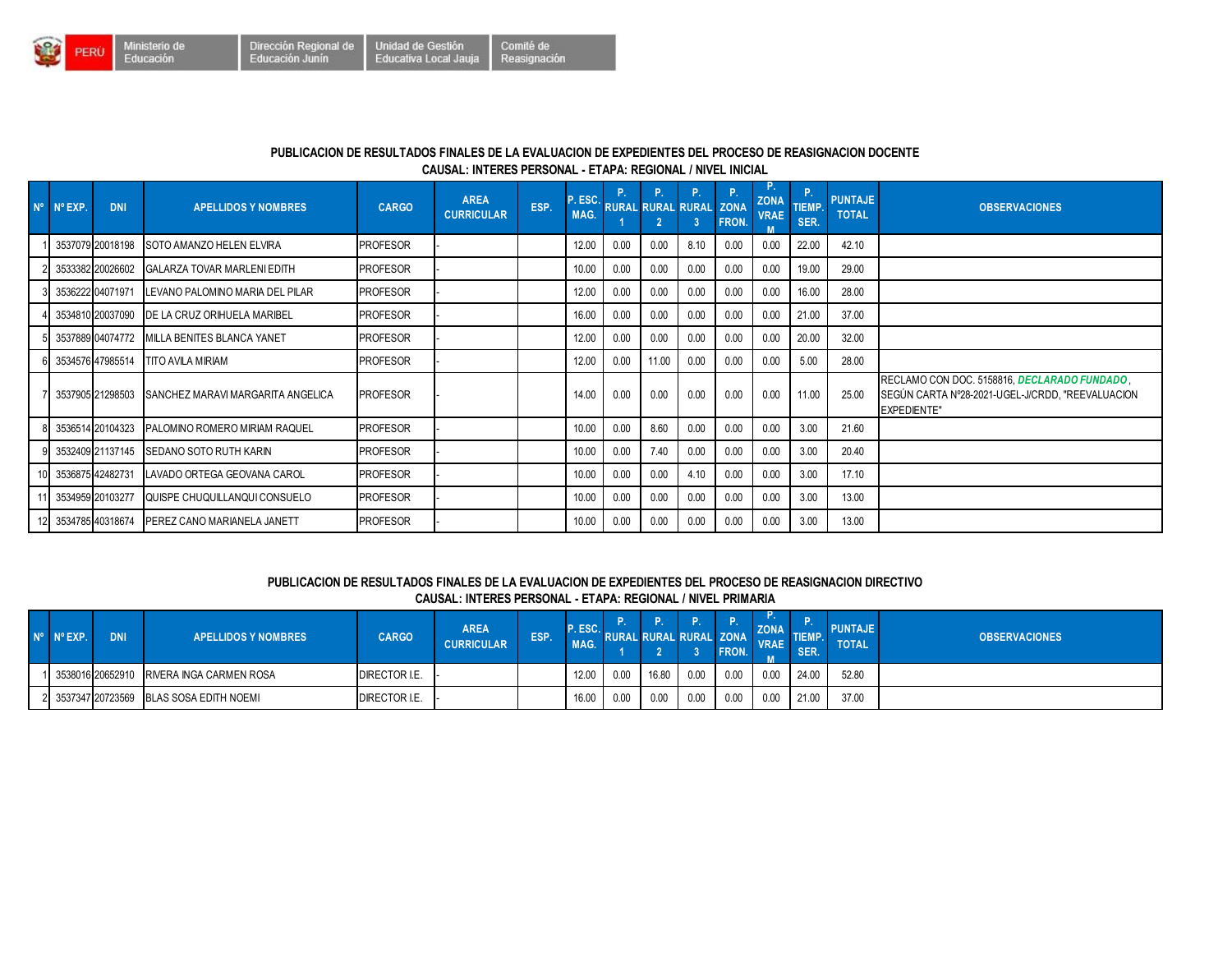

# **PUBLICACION DE RESULTADOS FINALES DE LA EVALUACION DE EXPEDIENTES DEL PROCESO DE REASIGNACION DOCENTE CAUSAL: INTERES PERSONAL - ETAPA: REGIONAL / NIVEL PRIMARIA**

| N°  | N° EXP. | <b>DNI</b>       | <b>APELLIDOS Y NOMBRES</b>         | <b>CARGO</b>    | <b>AREA</b><br><b>CURRICULAR</b> | ESP. | P. ESC.<br>MAG. | <b>P.</b> | P.<br><b>RURAL RURAL RURAL</b><br>$\overline{2}$ | Р.<br>-3 | P.<br><b>ZONA</b><br>FRON. | к.<br><b>ZONA</b><br><b>VRAE</b> | P.<br><b>TIEMP</b><br>SER. | <b>PUNTAJE</b><br><b>TOTAL</b> | <b>OBSERVACIONES</b>                                                                                                        |
|-----|---------|------------------|------------------------------------|-----------------|----------------------------------|------|-----------------|-----------|--------------------------------------------------|----------|----------------------------|----------------------------------|----------------------------|--------------------------------|-----------------------------------------------------------------------------------------------------------------------------|
|     |         | 3537864 41093431 | ROMERO CAHUANA JESSICA PILAR       | <b>PROFESOR</b> |                                  |      | 14.00           | 6.00      | 11.40                                            | 0.00     | 0.00                       | 23.10                            | 11.00                      | 65.00                          |                                                                                                                             |
|     |         | 3537963 20900149 | CANORIO HUANAY WILLY TEODORO       | <b>PROFESOR</b> |                                  |      | 16.00           | 18.60     | 0.00                                             | 0.00     | 0.00                       | 0.00                             | 17.00                      | 51.60                          |                                                                                                                             |
|     |         | 3536970 20659331 | HUATUCO CHAVEZ LEONEL MANUEL       | <b>PROFESOR</b> |                                  |      | 10.00           | 0.00      | 16.20                                            | 0.00     | 0.00                       | 0.00                             | 25.00                      | 51.20                          |                                                                                                                             |
|     | 3537151 | 20657487         | VILLANES ORTEGA ELFRY BRISAIDA     | <b>PROFESOR</b> |                                  |      | 14.00           | 0.00      | 6.60                                             | 5.40     | 0.00                       | 0.00                             | 25.00                      | 51.00                          |                                                                                                                             |
|     |         | 3537918 19838897 | POMA CASTILLO NELLY DORA           | <b>PROFESOR</b> |                                  |      | 18.00           | 0.00      | 0.00                                             | 7.70     | 0.00                       | 0.00                             | 25.00                      | 50.70                          |                                                                                                                             |
|     |         | 3531066 20704104 | <b>FLORES ROJAS SABINO</b>         | <b>PROFESOR</b> |                                  |      | 10.00           | 0.00      | 15.40                                            | 0.00     | 0.00                       | 0.00                             | 25.00                      | 50.40                          |                                                                                                                             |
|     |         | 3535725 20682469 | ROSALES RIVERA LUZ DEL PILAR       | <b>PROFESOR</b> |                                  |      | 10.00           | 0.00      | 15.40                                            | 0.00     | 0.00                       | 0.00                             | 21.00                      | 46.40                          |                                                                                                                             |
|     |         | 3537180 20651189 | <b>GARCIA HUACCHO LUIS ALBERTO</b> | <b>PROFESOR</b> |                                  |      | 16.00           | 0.00      | 0.00                                             | 7.70     | 0.00                       | 0.00                             | 22.00                      | 45.70                          |                                                                                                                             |
|     |         | 3537892 20033741 | SIERRA SALAZAR LILY ANA            | <b>PROFESOR</b> |                                  |      | 10.00           | 0.00      | 0.00                                             | 8.90     | 0.00                       | 0.00                             | 25.00                      | 43.90                          |                                                                                                                             |
|     |         | 3529767 20718928 | PRADO ARENAS SIXTO                 | <b>PROFESOR</b> |                                  |      | 10.00           | 0.00      | 3.40                                             | 4.40     | 0.00                       | 0.00                             | 25.00                      | 42.80                          |                                                                                                                             |
| 11  |         | 3530385 20719700 | VILLARRUEL ICHAJAYA FLOR DE MARIA  | <b>PROFESOR</b> |                                  |      | 14.00           | 0.00      | 3.40                                             | 4.00     | 0.00                       | 0.00                             | 20.00                      | 41.40                          | RECLAMO CON DOC. 5158808, DECLARADO IMPROCEDENTE,<br>SEGÚN CARTA Nº01-2021-UGEL-J/CRDD, "NO EXISTE ETAPA<br>DE SUBSANACION" |
|     |         | 3537936 20670214 | LLALLICO CARO MARITZA GRACIELA     | <b>PROFESOR</b> |                                  |      | 14.00           | 0.00      | 0.00                                             | 2.00     | 0.00                       | 0.00                             | 25.00                      | 41.00                          |                                                                                                                             |
|     |         | 3537951 20106249 | MALDONADO ARONI WILSON SIMEON      | <b>PROFESOR</b> |                                  |      | 10.00           | 0.00      | 11.00                                            | 0.00     | 0.00                       | 0.00                             | 20.00                      | 41.00                          |                                                                                                                             |
|     |         | 3537979 20016225 | HORMAZA CAMPOS KETTY ELVIRA        | <b>PROFESOR</b> |                                  |      | 18.00           | 0.00      | 0.00                                             | 0.00     | 0.00                       | 0.00                             | 23.00                      | 41.00                          |                                                                                                                             |
|     |         | 3537064 41873687 | LUDEÑA VERASTEGUI LUIS ALBERTO     | <b>PROFESOR</b> |                                  |      | 14.00           | 14.70     | 0.00                                             | 0.00     | 0.00                       | 0.00                             | 11.00                      | 39.70                          |                                                                                                                             |
|     |         | 3537994 20074547 | VASQUEZ CONDE MAURO                | <b>PROFESOR</b> |                                  |      | 18.00           | 0.00      | 0.00                                             | 1.20     | 0.00                       | 0.00                             | 20.00                      | 39.20                          |                                                                                                                             |
| 17  |         | 3535726 20062885 | HINOSTROZA ESTRADA MARCO ANTONIO   | <b>PROFESOR</b> |                                  |      | 16.00           | 0.00      | 1.4                                              | 5        | 0.00                       | 0.00                             | 17.00                      | 39.4                           | RECLAMO CON DOC. 5159188, DECLARADO FUNDADO EN<br>PARTE, SEGÚN CARTA Nº23-2021-UGEL-J/CRDD,<br>"REEVALUACION DE EXPEDIENTE" |
| -18 |         | 3529875 19932768 | YABAR MENDIZABAL GUSTAVO WILFREDO  | <b>PROFESOR</b> |                                  |      | 14.00           | 0.00      | 0.00                                             | 0.00     | 0.00                       | 0.00                             | 25.00                      | 39.00                          |                                                                                                                             |
|     | 3538027 | 04008305         | PEREZ PAJUELO NISA AURORA          | <b>PROFESOR</b> |                                  |      | 14.00           | 0.00      | 0.00                                             | 0.00     | 0.00                       | 0.00                             | 25.00                      | 39.00                          |                                                                                                                             |
| 20  |         | 3537795 20899271 | LUNA HUAMAN IRIS HILDA             | <b>PROFESOR</b> |                                  |      | 14.00           | 0.00      | 0.00                                             | 0.00     | 0.00                       | 0.00                             | 25.00                      | 39.00                          |                                                                                                                             |
| 21  |         | 3537867 21013570 | PAUCA GARCIA EVA                   | <b>PROFESOR</b> |                                  |      | 10.00           | 0.00      | 0.00                                             | 7.70     | 0.00                       | 0.00                             | 20.00                      | 37.70                          |                                                                                                                             |
| 22  |         | 3532199 44096916 | LOLO FIGUEROA JENY JANET           | <b>PROFESOR</b> |                                  |      | 10.00           | 12.30     | 0.00                                             | 0.00     | 0.00                       | 12.30                            | 3.00                       | 37.60                          |                                                                                                                             |
| 23  |         | 3534541 19814143 | GIL HUAROC GLADYS CARMEN           | <b>PROFESOR</b> |                                  |      | 10.00           | 0.00      | 10.20                                            | 0.00     | 0.00                       | 0.00                             | 17.00                      | 37.20                          |                                                                                                                             |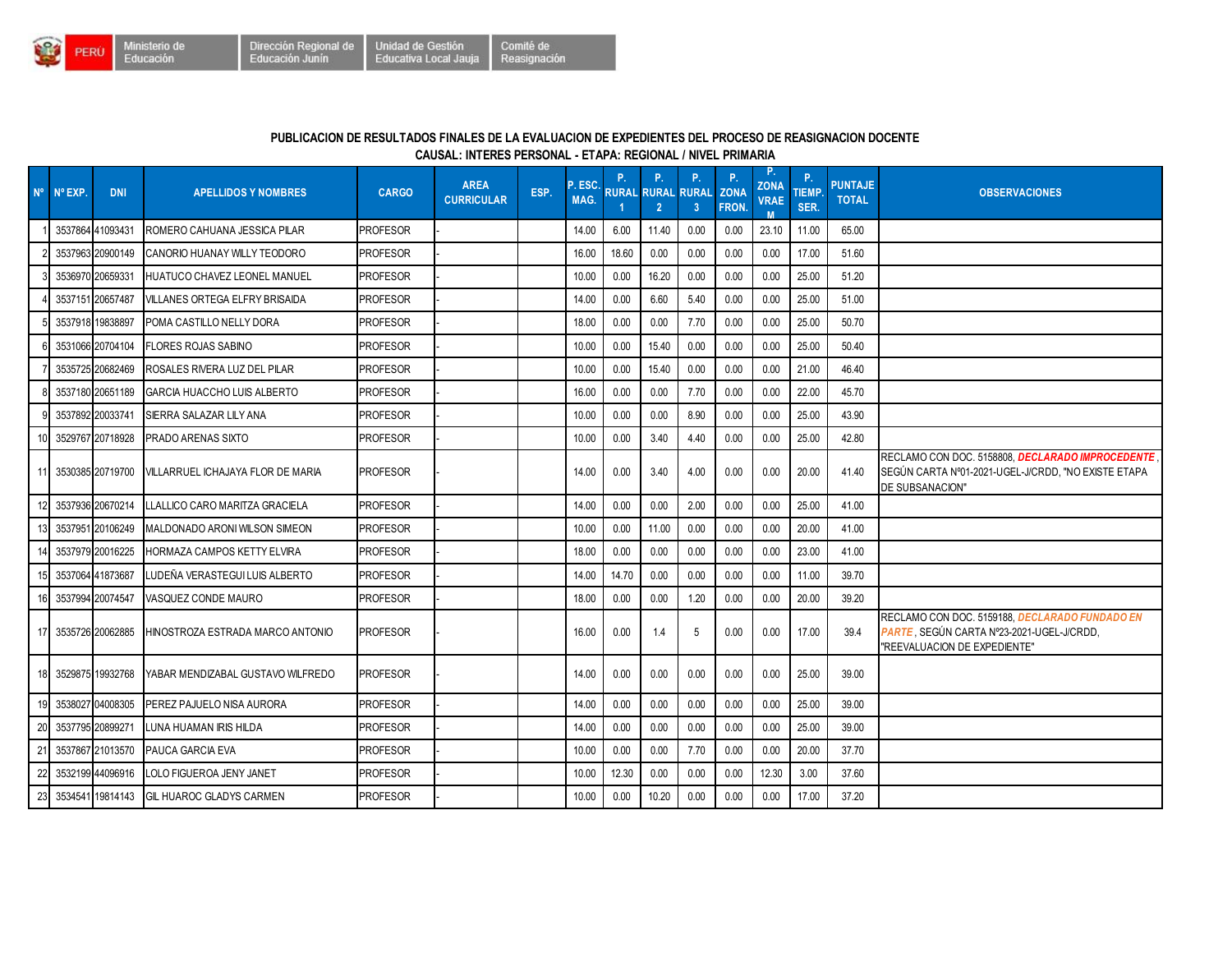

47

48

3536613 41215496

3538030 41246218

41484668

3538023

ESPINOZA BARZOLA MARY EDITH

NUÑEZ VASQUEZ MOISES ANGEL

GOMEZ SARAVIA ANA CECILIA

**PROFESOR** 

PROFESOR

PROFESOR

Unidad de Gestión<br>Educativa Local Jauja

Comité de

Reasignación

|    | 3533339 20057011 | <b>JUSCAMAITA ALTEZ PERCY ANGEL</b>            | <b>PROFESOR</b> |  | 16.00 | 0.00  | 0.00  | 2.70 | 0.00 | 0.00 | 17.00 | 35.70 |  |
|----|------------------|------------------------------------------------|-----------------|--|-------|-------|-------|------|------|------|-------|-------|--|
|    | 3537997 20683612 | <b>HIDALGO TAQUIRI NANCY</b>                   | <b>PROFESOR</b> |  | 12.00 | 18.30 | 0.00  | 0.00 | 0.00 | 0.00 | 5.00  | 35.30 |  |
|    | 3538058 04030580 | PAGAN VEGA SUSANA HERMELINDA                   | <b>PROFESOR</b> |  | 10.00 | 0.00  | 0.00  | 0.00 | 0.00 | 0.00 | 25.00 | 35.00 |  |
| 27 | 3535823 20723543 | MIRANDA CUYUBAMBA LUPE GIOVANA                 | <b>PROFESOR</b> |  | 14.00 | 0.00  | 0.00  | 0.00 | 0.00 | 0.00 | 21.00 | 35.00 |  |
|    | 3534534 20899741 | ALDERETE VASQUEZ MILER MICHAEL                 | <b>PROFESOR</b> |  | 10.00 | 0.00  | 0.00  | 0.00 | 0.00 | 0.00 | 25.00 | 35.00 |  |
| 29 | 3537807 21254264 | PEREZ ROJAS LUZVILIA ALBERTA                   | <b>PROFESOR</b> |  | 10.00 | 0.00  | 0.00  | 0.00 | 0.00 | 0.00 | 25.00 | 35.00 |  |
| 30 | 3533976 19968367 | <b>SANCHEZ SALINAS IVONNE</b>                  | <b>PROFESOR</b> |  | 14.00 | 0.00  | 0.00  | 7.70 | 0.00 | 0.00 | 11.00 | 32.70 |  |
|    | 3531772 20103276 | SANDOVAL TICONA MARIELA                        | <b>PROFESOR</b> |  | 14.00 | 0.00  | 8.60  | 0.00 | 0.00 | 0.00 | 10.00 | 32.60 |  |
| 32 | 3535540 20016848 | <b>MUEDAS ROMERO ROSARIO</b>                   | <b>PROFESOR</b> |  | 14.00 | 0.00  | 0.00  | 0.00 | 0.00 | 0.00 | 17.00 | 31.00 |  |
| 33 | 3537941 44659717 | <b>RIVERA RAFAEL JULIA MELBY</b>               | <b>PROFESOR</b> |  | 12.00 | 0.00  | 11.40 | 0.00 | 0.00 | 0.00 | 5.00  | 28.40 |  |
|    | 3537325 42431694 | RICSE SAUñI SOLEDAD YESSICA                    | <b>PROFESOR</b> |  | 12.00 | 0.00  | 11.40 | 0.00 | 0.00 | 0.00 | 5.00  | 28.40 |  |
|    | 3537824 20056890 | CONDOR ASCENCIO MARCO ANTONIO                  | <b>PROFESOR</b> |  | 12.00 | 0.00  | 10.20 | 0.00 | 0.00 | 0.00 | 5.00  | 27.20 |  |
|    | 3538066 41568877 | <b>ITURRIZAGA TARAZONA FREDY ROLAND</b>        | <b>PROFESOR</b> |  | 10.00 | 0.00  | 5.20  | 0.00 | 0.00 | 7.80 | 3.00  | 26.00 |  |
| 37 | 3538052 40780852 | CORDOVA RODRIGUEZ ERMELINDA                    | <b>PROFESOR</b> |  | 10.00 | 12.30 | 0.00  | 0.00 | 0.00 | 0.00 | 3.00  | 25.30 |  |
| 38 | 3536813 44766387 | ALHUA MENDEZ VANESSA GABRIELA                  | <b>PROFESOR</b> |  | 10.00 | 12.30 | 0.00  | 0.00 | 0.00 | 0.00 | 3.00  | 25.30 |  |
|    | 3538072 40897017 | QUINTANA AYLAS KETTY ROSARIO                   | <b>PROFESOR</b> |  | 10.00 | 11.10 | 0.00  | 0.00 | 0.00 | 0.00 | 3.00  | 24.10 |  |
|    | 3536489 44436163 | <b>IZARRA SALVATIERRA EDITH</b>                | <b>PROFESOR</b> |  | 12.00 | 0.00  | 6.20  | 0.00 | 0.00 | 0.00 | 5.00  | 23.20 |  |
|    | 3530936 19970411 | SANCHEZ SALINAS DENIS JESUS                    | <b>PROFESOR</b> |  | 12.00 | 0.00  | 0.00  | 0.00 | 0.00 | 0.00 | 11.00 | 23.00 |  |
|    | 3537007 45814710 | QUISPE PECHO JOSE LUIS                         | <b>PROFESOR</b> |  | 10.00 | 0.00  | 7.80  | 0.00 | 0.00 | 0.00 | 3.00  | 20.80 |  |
|    | 3538094 41734581 | PAREDES ORELLANA ROSARIO ELIZABETH             | <b>PROFESOR</b> |  | 10.00 | 0.00  | 7.40  | 0.00 | 0.00 | 0.00 | 3.00  | 20.40 |  |
|    | 3538113 42494520 | PALACIOS JURADO WILLIAM FRANK                  | <b>PROFESOR</b> |  | 10.00 | 0.00  | 7.40  | 0.00 | 0.00 | 0.00 | 3.00  | 20.40 |  |
|    | 3533368 20088724 | CASTAÑEDA BELLO ELVA NORA                      | <b>PROFESOR</b> |  | 12.00 | 0.00  | 0.00  | 0.00 | 0.00 | 0.00 | 8.00  | 20.00 |  |
|    |                  | 46 3535982 40606422 VALENTIN TORRES SARA EDITH | <b>PROFESOR</b> |  | 10.00 | 0.00  | 7.00  | 0.00 | 0.00 | 0.00 | 3.00  | 20.00 |  |

12.00

10.00

10.00

 $0.00$ 

 $0.00$ 

 $0.00$ 

 $0.00$ 

 $0.00\,$ 

 $0.00\,$ 

 $0.00$ 

 $0.00\,$ 

 $0.00$ 

 $0.00$ 

 $0.00$ 

 $0.00$ 

 $0.00$ 

 $0.00$ 

 $0.00$ 

5.00

 $3.00$ 

3.00

17.00

13.00

13.00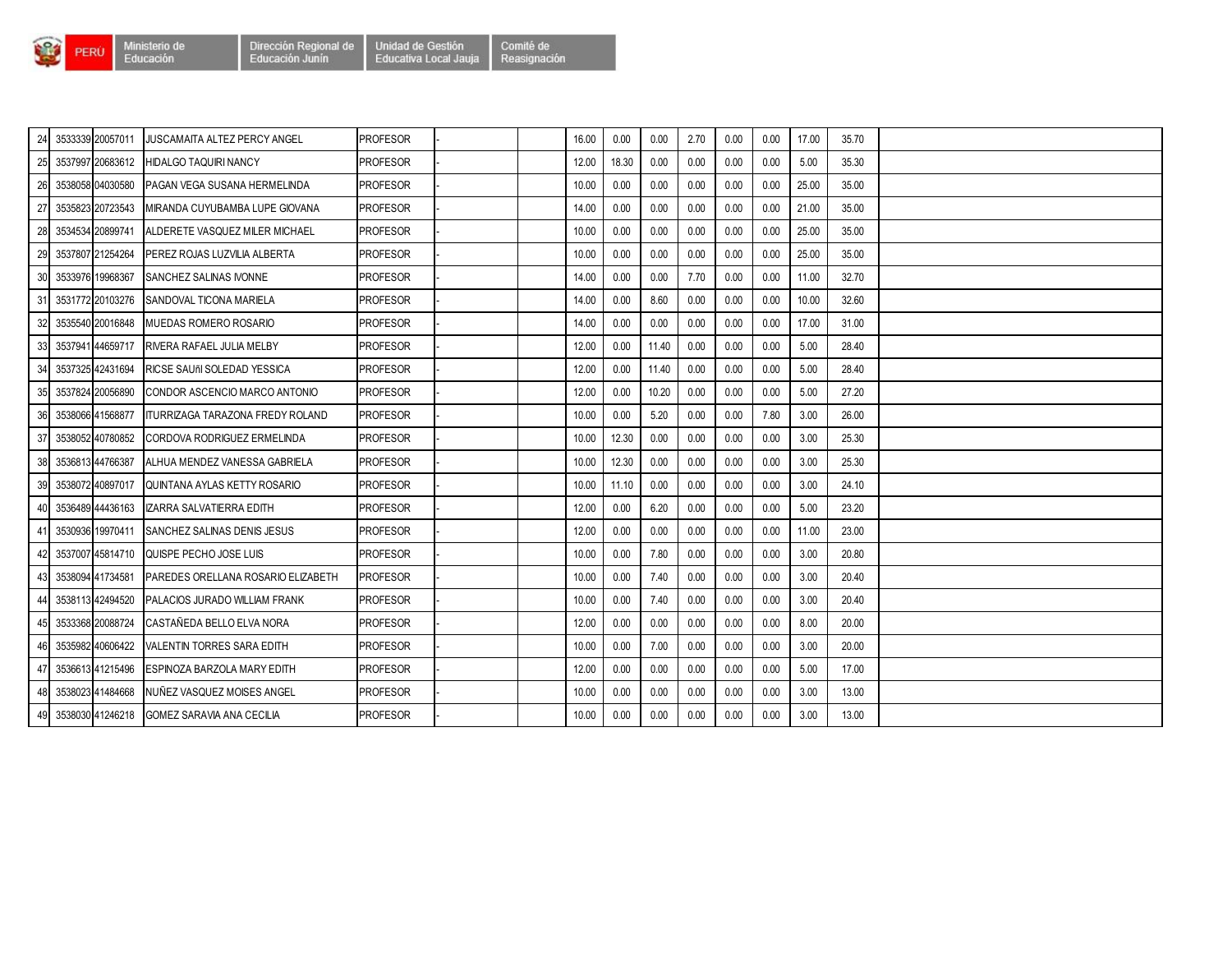

# **PUBLICACION DE RESULTADOS FINALES DE LA EVALUACION DE EXPEDIENTES DEL PROCESO DE REASIGNACION DIRECTIVO CAUSAL: INTERES PERSONAL - ETAPA: REGIONAL / NIVEL SECUNDARIA**

Comité de

Reasignación

| $N^{\circ}$ | N° EXP. | <b>DNI</b>       | <b>APELLIDOS Y NOMBRES</b>     | CARGO         | <b>AREA</b><br><b>CURRICULAR</b> | ESP. | P. ESC.<br>MAG. |      |      | <b>RURAL RURAL ZONA</b> | <b>FRON.</b> | <b>ZONA</b><br><b>VRAE</b> | <b>TIEMP</b><br>SER. | <b>PUNTAJE</b><br><b>TOTAL</b> | <b>OBSERVACIONES</b> |
|-------------|---------|------------------|--------------------------------|---------------|----------------------------------|------|-----------------|------|------|-------------------------|--------------|----------------------------|----------------------|--------------------------------|----------------------|
|             |         | 3535569 20663020 | <b>GOMEZ MIGUEL JAIME LUIS</b> | DIRECTOR I.E. |                                  |      | 16.00           | 0.00 | 0.00 | 0.00                    | 0.00         | 0.00                       | 23.00                | 39.00                          |                      |

#### **PUBLICACION DE RESULTADOS FINALES DE LA EVALUACION DE EXPEDIENTES DEL PROCESO DE REASIGNACION DOCENTE**

**CAUSAL: INTERES PERSONAL - ETAPA: REGIONAL / NIVEL SECUNDARIA** 

| $N^{\circ}$ | N° EXP  | <b>DNI</b>       | <b>APELLIDOS Y NOMBRES</b>              | <b>CARGO</b>    | <b>AREA</b><br><b>CURRICULAR</b>  | ESP.                     | P. ESC.<br>MAG. | <b>P.</b><br><b>RURAL</b> | Р.<br><b>RURAL RURAL</b> | Р.   | Р.<br><b>ZONA</b><br><b>FRON</b> | <b>ZONA</b><br><b>VRAE</b> | <b>P.</b><br><b>TIEMP</b><br>SER. | <b>PUNTAJE</b><br><b>TOTAL</b> | <b>OBSERVACIONES</b>                                                                                                                             |
|-------------|---------|------------------|-----------------------------------------|-----------------|-----------------------------------|--------------------------|-----------------|---------------------------|--------------------------|------|----------------------------------|----------------------------|-----------------------------------|--------------------------------|--------------------------------------------------------------------------------------------------------------------------------------------------|
|             |         | 3536897 21252858 | DELGADO ARELLANO FIDEL DAGOBERTO        | <b>PROFESOR</b> | <b>MATEMÁTICA</b>                 |                          | 14.00           | 0.00                      | 15.40                    | 0.00 | 0.00                             | 0.00                       | 22.00                             | 51.40                          |                                                                                                                                                  |
|             |         | 3537361 20033856 | PILLCO ROSALES ALFREDO WALTER           | <b>PROFESOR</b> | COMUNICACIÓN                      |                          | 14.00           | 0.00                      | 9.60                     | 0.00 | 0.00                             | 0.00                       | 25.00                             | 48.60                          | RECLAMO CON DOC. 5159719, DECLARADO FUNDADO,<br>SEGÚN CARTA Nº19-2021-UGEL-J/CRDD. "REEVALUACION DE<br><b>EXPEDIENTE-AREA CURRICULAR"</b>        |
|             |         | 3537972 20085089 | RODRIGUEZ ROJAS ROCIO LAURA             | <b>PROFESOR</b> | <b>MATEMÁTICA</b>                 |                          | 12.00           | 0.00                      | 6.00                     | 4.70 | 0.00                             | 0.00                       | 25.00                             | 47.70                          |                                                                                                                                                  |
|             |         | 3538069 20647332 | YUPANOUI RODRIGUEZ CARLOS IVAN          | <b>PROFESOR</b> | <b>MATEMÁTICA</b>                 |                          | 14.00           | 0.00                      | 0.00                     | 7.70 | 0.00                             | 0.00                       | 25.00                             | 46.70                          | RECLAMO CON DOC. 5159858, DECLARADO PROCEDENTE,<br>SEGÚN CARTA Nº21-2021-UGEL-J/CRDD, "REEVALUACION DE<br><b>EXPEDIENTE'</b>                     |
|             |         | 3537970 07474973 | <b>CARDENAS AQUINO WILLY EDU</b>        | <b>PROFESOR</b> | <b>EDUCACIÓN</b><br><b>FÍSICA</b> |                          | 18.00           | 0.00                      | 5.40                     | 1.00 | 0.00                             | 0.00                       | 22.00                             | 46.40                          | RECLAMO CON DOC. 5160924. DECLARADO FUNDADO.<br>SEGÚN CARTA Nº30-2021-UGEL-J/CRDD. "REEVALUACION DE<br><b>EXPEDIENTE - RURALIDAD"</b>            |
|             |         | 3537924 20115445 | MATAMOROS HUARCAYA ORLANDO              | <b>PROFESOR</b> | <b>MATEMÁTICA</b>                 |                          | 18.00           | 0.00                      | 0.00                     | 3.00 | 0.00                             | 0.00                       | 25.00                             | 46.00                          |                                                                                                                                                  |
|             |         | 3537844 19916768 | BRAVO ROJAS JOSE ANTONIO                | <b>PROFESOR</b> | <b>EDUCACION</b><br><b>FÍSICA</b> |                          | 16.00           | 0.00                      | 0.00                     | 7.70 | 0.00                             | 0.00                       | 22.00                             | 45.70                          |                                                                                                                                                  |
|             |         | 3538090 20116737 | <b>LEON HEREDIA MARIBEL</b>             | <b>PROFESOR</b> | <b>MATEMÁTICA</b>                 |                          | 14.00           | 0.00                      | 0.00                     | 7.50 | 15.00                            | 0.00                       | 9.00                              | 45.50                          |                                                                                                                                                  |
|             |         | 3535273 20720103 | <b>IDONE COLLACHAGUA MARIVEL OLIVIA</b> | <b>PROFESOR</b> | COMUNICACIÓN                      |                          | 20.00           | 0.00                      | 0.00                     | 0.00 | 0.00                             | 0.00                       | 23.00                             | 43.00                          |                                                                                                                                                  |
|             | 3536713 | 19995027         | RODRIGUEZ ROJAS MARISOL MARTHA          | <b>PROFESOR</b> | <b>MATEMÁTICA</b>                 |                          | 10.00           | 0.00                      | 0.00                     | 7.70 | 0.00                             | 0.00                       | 25.00                             | 42.70                          |                                                                                                                                                  |
|             |         | 3536444 19970635 | SUAREZ COSME HERLINDA NORMA             | <b>PROFESOR</b> | MATEMÁTICA                        |                          | 10.00           | 0.00                      | 15.20                    | 0.00 | 0.00                             | 0.00                       | 17.00                             | 42.20                          |                                                                                                                                                  |
|             |         | 3538091 20030824 | SOLORZANO FILIO OSCAR HECTOR            | <b>PROFESOR</b> | <b>CIENCIAS</b><br>SOCIALES       |                          | 16.00           | 0.00                      | 6.80                     | 0.00 | 0.00                             | 0.00                       | 19.00                             | 41.80                          |                                                                                                                                                  |
|             |         | 3529730 20681878 | PARRA ROJAS GRACILIANO RIGOBERTO        | <b>PROFESOR</b> | <b>CIENCIAS</b><br>SOCIALES       |                          | 10.00           | 0.00                      | 5.40                     | 0.00 | 0.00                             | 0.00                       | 25.00                             | 40.40                          |                                                                                                                                                  |
|             |         | 3537794 20719291 | ARENAS JARA MARILUZ                     | <b>PROFESOR</b> | EDUC. PARA EL<br>TRARA.IO         | CONFEC.<br><b>TEXTIL</b> | 14.00           | 0.00                      | 0.00                     | 0.00 | 0.00                             | 0.00                       | 25.00                             | 39.00                          |                                                                                                                                                  |
|             |         | 3533455 20656508 | LARA LOPEZ LEONOR MERCEDES              | <b>PROFESOR</b> | <b>ARTE Y CULTURA</b>             |                          | 14.00           | 0.00                      | 0.00                     | 0.00 | 0.00                             | 0.00                       | 25.00                             | 39.00                          |                                                                                                                                                  |
| 16          |         | 3531263 20438208 | BENDEZU LAUREANO FREDY                  | <b>PROFESOR</b> | <b>EDUCACIÓN</b><br><b>FÍSICA</b> |                          | 12.00           | 0.00                      | 0.00                     | 8.70 | 0.00                             | 0.00                       | 17.00                             | 37.70                          | RECLAMO CON DOC. 5158668. DECLARADO INFUNDADO.<br>SEGÚN CARTA Nº17-2021-UGEL-J/CRDD. "SOLO TIENE TITULO<br>DE EDUCACION FISICA MAS NO DE INGLES" |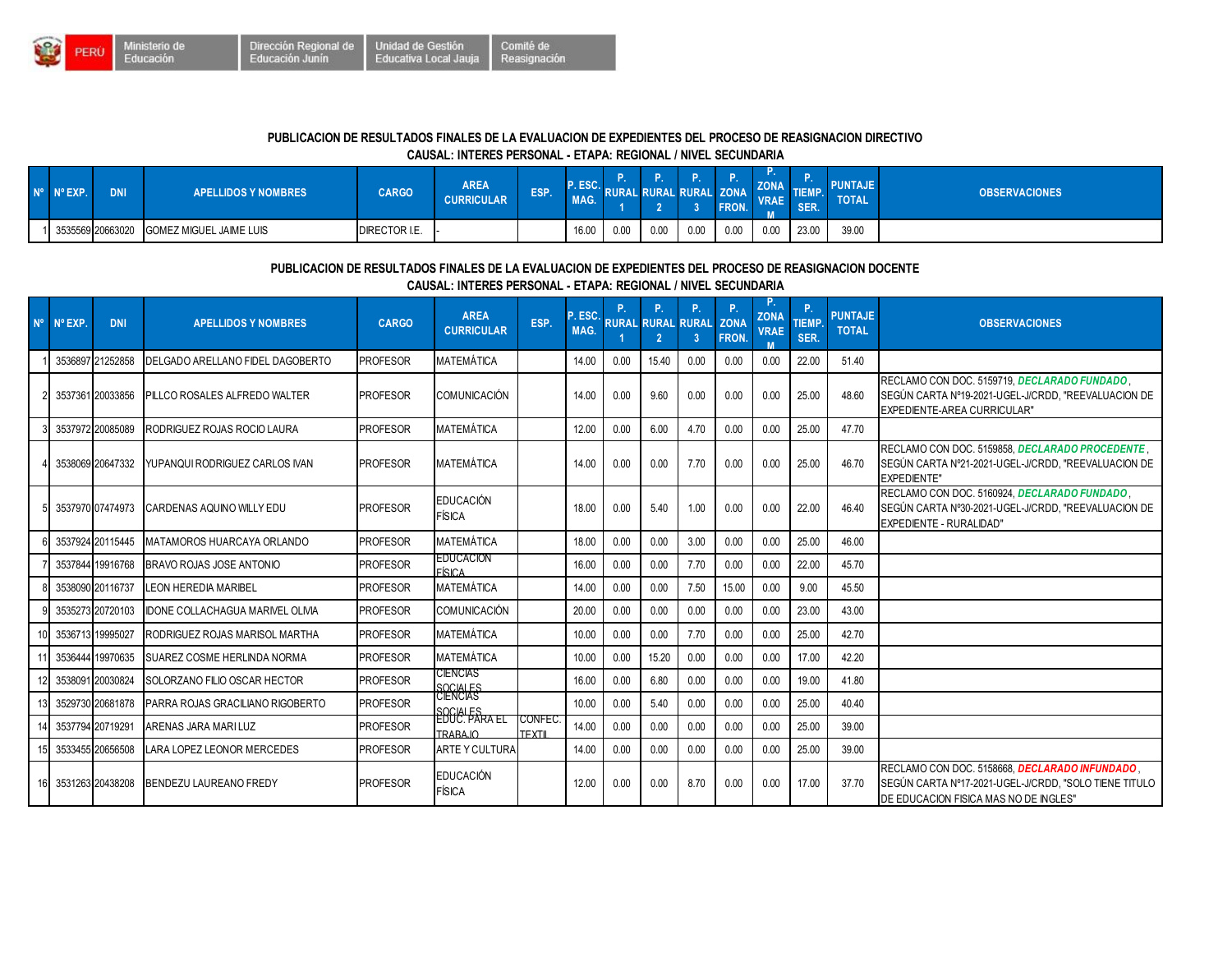

| Comité de    |
|--------------|
| Reasignación |
|              |

|    | 17 3534912 20041889 | YUPANQUI PEREZ NORMA MARILU          | <b>PROFESOR</b> | <b>UIEINUIA Y</b><br>`FCNOLOGÍA    | 10.00 | 0.00 | 0.00  | 7.70 | 0.00 | 0.00 | 20.00 | 37.70 |                                                                                                                               |
|----|---------------------|--------------------------------------|-----------------|------------------------------------|-------|------|-------|------|------|------|-------|-------|-------------------------------------------------------------------------------------------------------------------------------|
|    | 3535085 20718973    | AYLAS COLCA MARGARITA                | <b>PROFESOR</b> | <b>ARTE Y CULTURA</b>              | 10.00 | 0.00 | 0.00  | 7.70 | 0.00 | 0.00 | 20.00 | 37.70 |                                                                                                                               |
|    | 3537983 20722637    | QUISPE ANCHIRAICO CELIA TATIANA      | <b>PROFESOR</b> | <b>COMUNICACIÓN</b>                | 14.00 | 0.00 | 12.20 | 0.00 | 0.00 | 0.00 | 9.00  | 35.20 |                                                                                                                               |
| 20 | 3534790 20401161    | DE LA CRUZ MANTARI GINES MARCELO     | <b>PROFESOR</b> | <b>EDUCACION</b><br>FÍSICA         | 10.00 | 0.00 | 0.00  | 0.00 | 0.00 | 0.00 | 25.00 | 35.00 |                                                                                                                               |
| 21 | 3533428 20642648    | VARGAS ROMERO WALTER RUFINO          | <b>PROFESOR</b> | <b>CIENCIAS</b><br><b>SOCIALES</b> | 10.00 | 0.00 | 0.00  | 0.00 | 0.00 | 0.00 | 25.00 | 35.00 | RECLAMO CON DOC. 5159271, DECLARADO IMPROCEDENTE<br>SEGÚN CARTA Nº25-2021-UGEL-J/CRDD, "REEVALUACION DE<br><b>EXPEDIENTE"</b> |
| 22 | 3537400 20683452    | HIDALGO TAQUIRI DELSA LUZ            | <b>PROFESOR</b> | CIENCIAS<br>SOCIALES               | 10.00 | 0.00 | 0.00  | 0.00 | 0.00 | 0.00 | 25.00 | 35.00 |                                                                                                                               |
| 23 | 3536826 19973143    | ARMAS QUISPEALAYA ELMER              | <b>PROFESOR</b> | CIENCIAS<br>SOCIALES               | 10.00 | 0.00 | 0.00  | 0.00 | 0.00 | 0.00 | 25.00 | 35.00 |                                                                                                                               |
| 24 | 3533565 20423868    | FERNANDEZ OLIVERA ORLANDO CESAR      | <b>PROFESOR</b> | <b>COMUNICACIÓN</b>                | 10.00 | 0.00 | 0.00  | 2.70 | 0.00 | 0.00 | 20.00 | 32.70 |                                                                                                                               |
| 25 | 3533424 20070996    | PALOMINO ALCALA JOSE ANTONIO         | <b>PROFESOR</b> | EDUCACION<br>FÍSICA                | 14.00 | 0.00 | 0.00  | 7.70 | 0.00 | 0.00 | 10.00 | 31.70 |                                                                                                                               |
| 26 | 3531981 20037080    | ARZAPALO PORRAS JOSE MARIA           | <b>PROFESOR</b> | <b>COMUNICACIÓN</b>                | 14.00 | 0.00 | 6.20  | 0.00 | 0.00 | 0.00 | 11.00 | 31.20 |                                                                                                                               |
| 27 | 3528535 20118285    | HUAMANI MAYTA GLADYS                 | PROFESOR        | <b>COMUNICACIÓN</b>                | 14.00 | 0.00 | 8.00  | 0.00 | 0.00 | 0.00 | 9.00  | 31.00 |                                                                                                                               |
| 28 | 3536850 02443474    | <b>VILCA MAMANI MYRIAN</b>           | <b>PROFESOR</b> | <b>ARTE Y CULTURA</b>              | 10.00 | 0.00 | 0.00  | 0.00 | 0.00 | 0.00 | 20.00 | 30.00 |                                                                                                                               |
| 29 | 3537888 41149819    | CHARCA GUTIERREZ YENNY MARLENE       | <b>PROFESOR</b> | <b>MATEMÁTICA</b>                  | 14.00 | 0.00 | 0.00  | 0.00 | 0.00 | 0.00 | 13.00 | 27.00 |                                                                                                                               |
| 30 | 3536924 40711048    | COCA GAMARRA PERCY IVAN              | <b>PROFESOR</b> | <b>MATEMÁTICA</b>                  | 14.00 | 0.00 | 0.00  | 0.00 | 0.00 | 0.00 | 13.00 | 27.00 |                                                                                                                               |
| 31 | 3535191 20100439    | <b>CURI OSORES MIGUEL ABRAHAM</b>    | <b>PROFESOR</b> | <b>MATEMÁTICA</b>                  | 12.00 | 0.00 | 5.80  | 0.00 | 0.00 | 0.00 | 9.00  | 26.80 |                                                                                                                               |
| 32 | 3531888 20891927    | RAMOS CALLUPE ANA                    | <b>PROFESOR</b> | <b>COMUNICACIÓN</b>                | 10.00 | 0.00 | 0.00  | 0.00 | 0.00 | 0.00 | 16.00 | 26.00 |                                                                                                                               |
| 33 | 3531189 42809464    | AVELLANEDA ZORRILLA SUSANA JESSICA   | <b>PROFESOR</b> | CIENCIAS<br>SOCIALES               | 12.00 | 0.00 | 10.00 | 0.00 | 0.00 | 0.00 | 4.00  | 26.00 |                                                                                                                               |
| 34 | 3533262 40463894    | <b>ILLESCA GIL DIANA MARIA</b>       | <b>PROFESOR</b> | <b>COMUNICACIÓN</b>                | 14.00 | 0.00 | 0.00  | 0.00 | 0.00 | 0.00 | 10.00 | 24.00 |                                                                                                                               |
| 35 | 3536599 40770581    | <b>BARZOLA TORRES YEIMES ROLANDO</b> | <b>PROFESOR</b> | <b>MATEMÁTICA</b>                  | 12.00 | 0.00 | 0.00  | 0.00 | 0.00 | 0.00 | 11.00 | 23.00 |                                                                                                                               |
| 36 | 3534686 20109192    | ORDAYA PELAYZA WALTER MARTIN         | <b>PROFESOR</b> | <b>CIENCIAS</b><br>SOCIALES        | 10.00 | 0.00 | 7.40  | 0.00 | 0.00 | 0.00 | 3.00  | 20.40 |                                                                                                                               |
| 37 | 3529604 45435492    | ALVARADO HUAMAN KATHERINE JAZMIN     | <b>PROFESOR</b> | <b>COMUNICACIÓN</b>                | 10.00 | 0.00 | 3.40  | 2.00 | 0.00 | 0.00 | 3.00  | 18.40 |                                                                                                                               |
| 38 | 3537832 40409296    | VALERO GALARZA GEOVANA ELIZABETH     | <b>PROFESOR</b> | <b>COMUNICACIÓN</b>                | 12.00 | 0.00 | 0.00  | 0.00 | 0.00 | 0.00 | 5.00  | 17.00 |                                                                                                                               |
| 39 | 3538057 41787824    | YANTAS CHUCO MERCEDES YOLANDA        | <b>PROFESOR</b> | CIENCIAS<br>SOCIALES               | 12.00 | 0.00 | 0.00  | 0.00 | 0.00 | 0.00 | 5.00  | 17.00 |                                                                                                                               |
| 40 | 3529118 44795979    | PALACIOS CHUQUIPOMA KETTY IRENE      | <b>PROFESOR</b> | CIENCIAS<br>SOCIALES.              | 10.00 | 0.00 | 0.00  | 3.70 | 0.00 | 0.00 | 3.00  | 16.70 |                                                                                                                               |
| 41 | 3537369 43010531    | CALLUPE DIAZ YESICA CECILIA          | <b>PROFESOR</b> | <b>COMUNICACIÓN</b>                | 10.00 | 0.00 | 0.00  | 0.00 | 0.00 | 0.00 | 3.00  | 13.00 |                                                                                                                               |
| 42 | 3533493 41773014    | TINOCO TOVAR LIZ YANET               | <b>PROFESOR</b> | <b>CIENCIA Y</b><br>TECNOI OGÍA    | 10.00 | 0.00 | 0.00  | 0.00 | 0.00 | 0.00 | 3.00  | 13.00 |                                                                                                                               |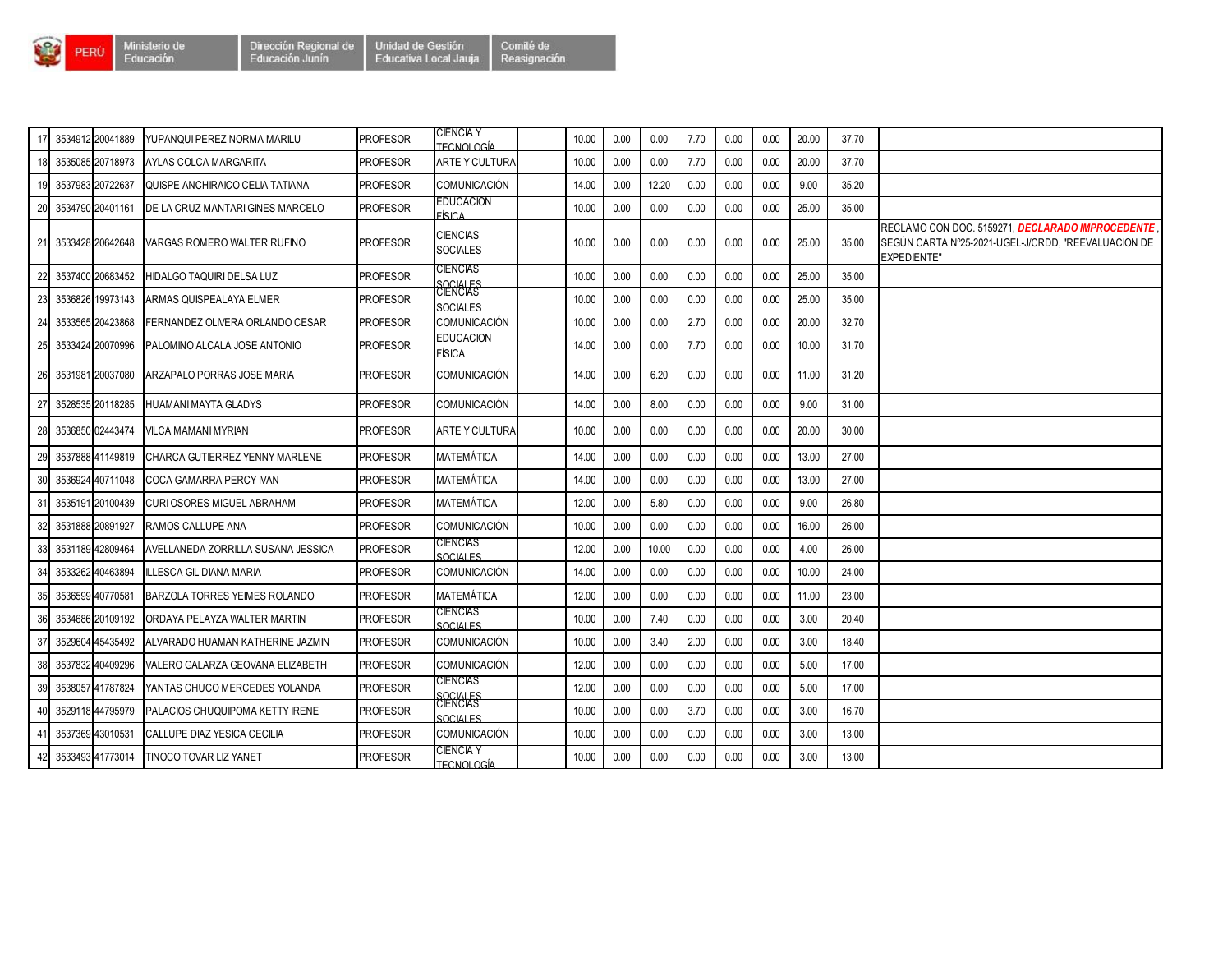

#### **PUBLICACION DE RESULTADOS FINALES DE LA EVALUACION DE EXPEDIENTES DEL PROCESO DE REASIGNACION DOCENTE CAUSAL: UNIDAD FAMILIAR - ETAPA: REGIONAL / NIVEL PRIMARIA**

Comité de<br>Reasignación

|    | N° N° EXP.          | <b>DNI</b>          | <b>APELLIDOS Y NOMBRES</b>             | <b>CARGO</b>    | <b>AREA</b><br><b>CURRICULAR</b> | ESP. | P. ESC.<br>MAG. | P.    | -P.<br>RURAL RURAL RURAL<br>$\overline{2}$ | P.<br>-3 | <b>P.</b><br><b>ZONA</b><br><b>FRON.</b> | Р.<br><b>ZONA</b><br><b>VRAE</b> | P.<br><b>TIEMP</b><br>SER. | <b>PUNTAJE</b><br><b>TOTAL</b> | <b>OBSERVACIONES</b>                                                                                                                 |
|----|---------------------|---------------------|----------------------------------------|-----------------|----------------------------------|------|-----------------|-------|--------------------------------------------|----------|------------------------------------------|----------------------------------|----------------------------|--------------------------------|--------------------------------------------------------------------------------------------------------------------------------------|
|    |                     | 3536173 20669996    | MILLAN VASQUEZ MYRIAM ROSARIO          | <b>PROFESOR</b> |                                  |      | 12.00           | 0.00  | 15.40                                      | 0.00     | 0.00                                     | 0.00                             | 25.00                      | 52.40                          | RECLAMO CON DOC. 5159808 Y 5159816, DECLARADO<br>FUNDADO, SEGÚN CARTA Nº29-2021-UGEL-J/CRDD,<br>"REEVALUACION DE EXPEDIENTES"        |
|    |                     | 3533695 20723210    | CAZZA MATEO MARCOS RICARDO             | <b>PROFESOR</b> |                                  |      | 14.00           | 19.50 | 0.00                                       | 0.00     | 0.00                                     | 0.00                             | 12.00                      | 45.50                          |                                                                                                                                      |
|    | 3531877 20663861    |                     | <b>BULLON MOYA PEDRO EUSTAQUIO</b>     | <b>PROFESOR</b> |                                  |      | 14.00           | 0.00  | 0.00                                       | 7.70     | 0.00                                     | 0.00                             | 21.00                      | 42.70                          |                                                                                                                                      |
|    |                     | 3536345 20663942    | CERRON MOYA CLARISA MARITA             | <b>PROFESOR</b> |                                  |      | 14.00           | 0.00  | 0.00                                       | 7.60     | 0.00                                     | 0.00                             | 21.00                      | 42.60                          |                                                                                                                                      |
|    |                     | 3535748 20691553    | CASO ARAUCO JESUS ABDIAS               | <b>PROFESOR</b> |                                  |      | 12.00           | 0.00  | 3.20                                       | 4.00     | 0.00                                     | 16.80                            | 5.00                       | 41.00                          |                                                                                                                                      |
|    |                     | 3532850 20724375    | CARHUANCHO SALAZAR GUDELIA             | <b>PROFESOR</b> |                                  |      | 16.00           | 0.00  | 0.00                                       | 0.00     | 0.00                                     | 0.00                             | 25.00                      | 41.00                          |                                                                                                                                      |
|    |                     | 3534638 20722301    | REYES PEREZ GENOVEVA CRISTINA          | <b>PROFESOR</b> |                                  |      | 12.00           | 0.00  | 15.20                                      | 0.00     | 0.00                                     | 0.00                             | 11.00                      | 38.20                          |                                                                                                                                      |
|    |                     | 3535208 20028410    | <b>HUAMANLAZO CHAUPIN DIDIT JHENNY</b> | <b>PROFESOR</b> |                                  |      | 12.00           | 0.00  | 0.00                                       | 5.70     | 0.00                                     | 0.00                             | 20.00                      | 37.70                          |                                                                                                                                      |
|    |                     | 3537811 20694352    | QUINTANA CAMAC ROSAMARIA SABINA        | <b>PROFESOR</b> |                                  |      | 12.00           | 0.00  | 0.00                                       | 7.70     | 0.00                                     | 0.00                             | 17.00                      | 36.70                          |                                                                                                                                      |
|    |                     | 3536447 20652494    | <b>GOMEZ MIGUEL SANDRA</b>             | <b>PROFESOR</b> |                                  |      | 14.00           | 0.00  | 11.00                                      | 0.00     | 0.00                                     | 0.00                             | 11.00                      | 36.00                          |                                                                                                                                      |
|    |                     | 3534967 20659894    | <b>MEZA ZAPATA RITA IVONE</b>          | <b>PROFESOR</b> |                                  |      | 10.00           | 0.00  | 0.00                                       | 0.00     | 0.00                                     | 0.00                             | 25.00                      | 35.00                          |                                                                                                                                      |
| 12 | 3535547 41055401    |                     | ROJAS HILARIO LUIS ANGEL               | <b>PROFESOR</b> |                                  |      | 12.00           | 17.70 | 0.00                                       | 0.00     | 0.00                                     | 0.00                             | 5.00                       | 34.70                          |                                                                                                                                      |
| 13 |                     | 3534150 20721058    | FLORES TUMIALAN CRESILDA DACIA         | <b>PROFESOR</b> |                                  |      | 10.00           | 0.00  | 0.00                                       | 0.00     | 0.00                                     | 0.00                             | 23.00                      | 33.00                          |                                                                                                                                      |
| 14 |                     | 3536920 19987038    | SINCHE LARA RICHARD FREDY              | PROFESOR        |                                  |      | 12.00           | 12.00 | 3.40                                       | 0.00     | 0.00                                     | 0.00                             | 5.00                       | 32.40                          |                                                                                                                                      |
| 15 | 3535522 42997887    |                     | VALENZUELA SEGAMA NATALY KARINA        | <b>PROFESOR</b> |                                  |      | 12.00           | 11.10 | 4.00                                       | 0.00     | 0.00                                     | 0.00                             | 5.00                       | 32.10                          |                                                                                                                                      |
|    | 16 3538068 40842886 |                     | TICLLACURI MUCHA ELVIO FELIPE          | <b>PROFESOR</b> |                                  |      | 10.00           | 0.00  | 0.00                                       | 3.70     | 0.00                                     | 11.10                            | 3.00                       | 27.80                          |                                                                                                                                      |
|    | 17 3535716 43417746 |                     | GARRO SOTO ROSARIO MERCEDES            | PROFESOR        |                                  |      | 12.00           | 0.00  | 10.80                                      | 0.00     | 0.00                                     | 0.00                             | 5.00                       | 27.80                          |                                                                                                                                      |
|    | 18 3537826 41354804 |                     | SEDANO ARROYO LITO ANDRES              | <b>PROFESOR</b> |                                  |      | 10.00           | 4.80  | 2.00                                       | 0.00     | 0.00                                     | 7.80                             | 3.00                       | 27.60                          | RECLAMO CON DOC. 5159446, DECLARADO FUNDADO,<br>SEGÚN CARTA Nº24-2021-UGEL-J/CRDD, "REEVALUACION DE<br><b>EXPEDIENTE ZONA VRAEM"</b> |
|    |                     | 19 3533774 40910217 | <b>MAYTA ROMERO ELSA MARIA</b>         | <b>PROFESOR</b> |                                  |      | 10.00           | 10.80 | 0.00                                       | 0.00     | 0.00                                     | 0.00                             | 3.00                       | 23.80                          |                                                                                                                                      |